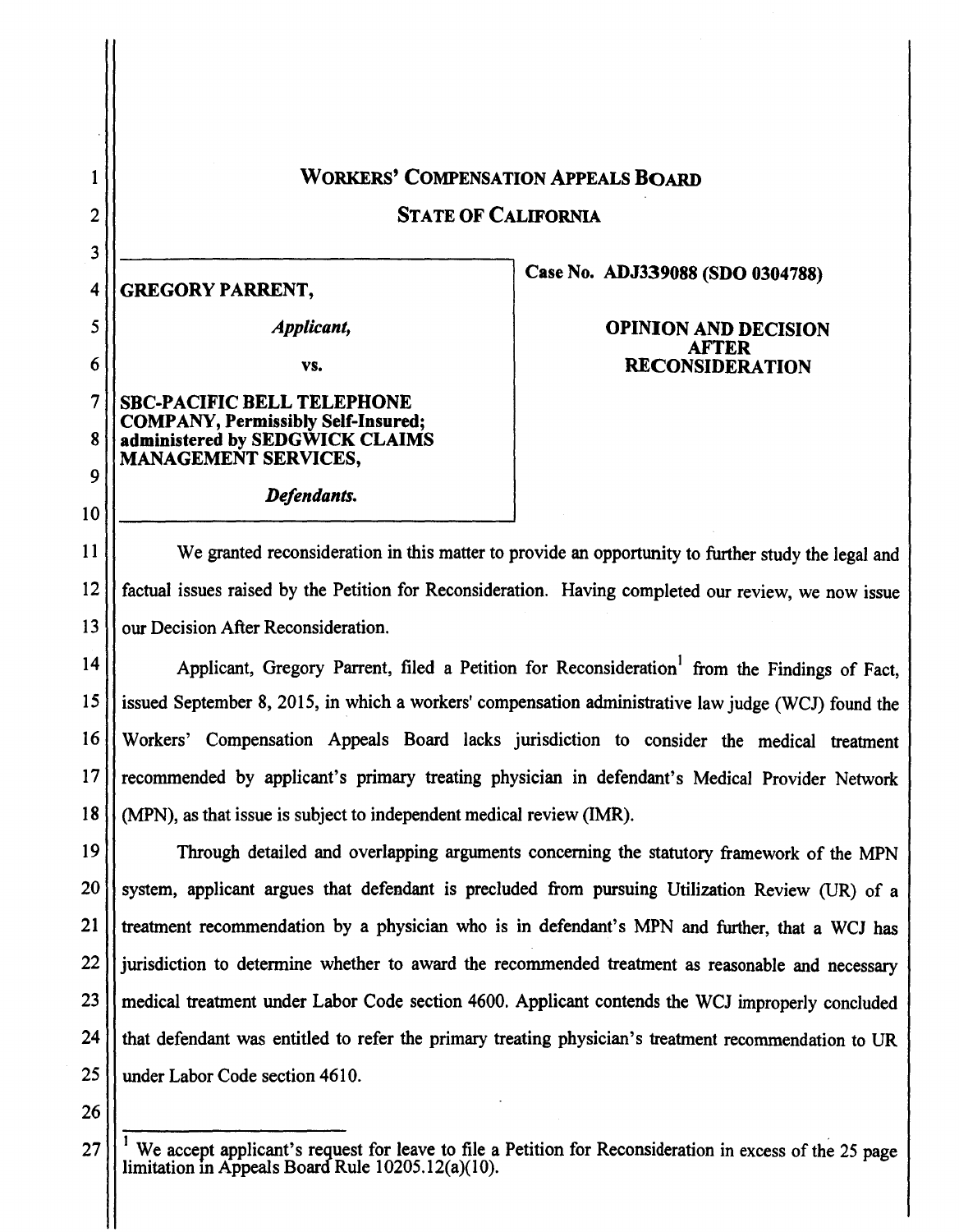1 Defendant has filed an Answer to the Petition for Reconsideration and the WCJ has prepared a 2 | Report and Recommendation on Petition for Reconsideration, recommending that we deny applicant's 3 Il petition.

4 | Following our review of the record, and for the reasons set forth below, we will affirm the WCJ's 5 determination that following the UR denial of the MPN treating physician's treatment recommendation, 6 that issue must proceed through IMR, as the Appeals Board lacks jurisdiction to determine the medical 7 | necessity of the recommended treatment.

9 Applicant sustained an industrial injury to his bilateral upper extremities while employed by 10 SBC-Pacific Bell Telephone Company as a service representative during the period May 10, 1999 11 through November 17, 2002. He settled his claim by Stipulation with Request for Award, approved on 12 April 26, 2004, for 64% permanent disability and further medical treatment.

13 He has received medical treatment from Dr. Blake Thompson, a physician within defendant's 14 MPN. Dr. Thompson diagnosed applicant with chronic pain syndrome, carpal tunnel syndrome and 15 | cubital tunnel syndrome. On November 14, 2014, Dr. Thompson submitted a Request for Authorization 16 | on DWC Form RFA for prescription topical medications, Gralise 600 mg and GFL #1 cream. Defendant 17 | submitted Dr. Thompson's treatment request to its UR organization. By a timely issued determination on 18 November 20, 2014, the UR physician partially approved Dr. Thompson's recommended treatment, 19  $\vert\vert$  allowing one month of Gralise to allow applicant to taper off the medication, but disallowed the GFL #1  $20$  | cream.

21 | The matter was heard at an expedited hearing on May 5, 2015. Applicant contended that UR in  $22$  | this case is limited to Labor Code section 4616(f) and that UR IMR procedures Labor Code section 4610 23 || and 4610.5 do not apply to applicant's primary treating physician because he is in defendant's MPN. 24 Defendant raised the issue of whether the WCJ had jurisdiction to decide the medical necessity of the 25 disputed treatment. The expedited hearing was converted to a regular hearing to allow the parties to 26 | submit post-trial briefs. On September 8, 2015, the WCJ found that since the parties had stipulated that 27 the UR was timely, the WCAB does not have jurisdiction to address the disputed medical treatment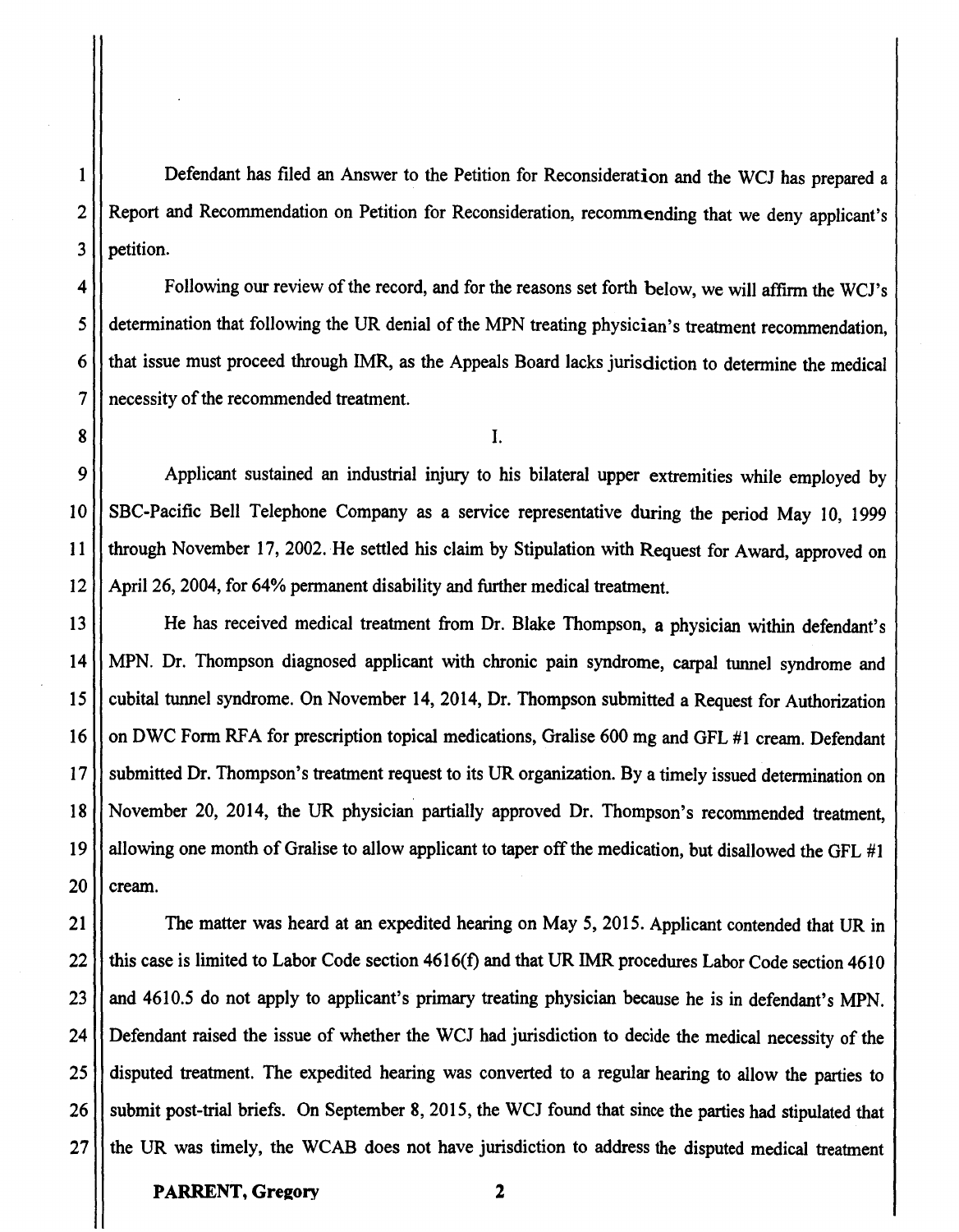1 | issue, which issue must proceed through the IMR process. The judge also found that an MPN physician  $2 \mid \mid$  is included in the definition of a primary treating physician, and that "applicant's participation in 3 defendant's MPN does not preclude defendant from referring an RFA to UR."

 $\left\{ \begin{array}{c} 4 \end{array} \right\}$  II.

5 Applicant contends the WCJ erred in concluding an MPN physician's medical treatment 6 recommendation is subject to UR and IMR, arguing that the UR-IMR provisions in Labor Code sections  $7$  | 4610, 4610.5 and 4610.6 do not apply to medical recommendations made by physicians in an MPN. 8 | Applicant argues that the MPN statutory provisions essentially create a separate system for delivery of 9 medical care, and that the existing MPN dispute resolution process provides more options to resolve 10 disputes than the process provided in Labor Code section 4610. Applicant also argues that the employer 11 has the exclusive right to pick the physicians in its MPN, and that there are statutory quality assurance 12 || requirements that distinguish the MPN provisions from those in Labor Code section 4610, et seq. 13 Applicant also argues that differences in the IMR review process and the MPN-IMR appeal are indicative 14 | of intent to create within the MPN a "separate and distinctive medical dispute resolution process." 15 Applicant also points to the MPN utilization review provisions in 4616(f) and 8 CCR 9767.3 and raises 16 | the question as to why it was necessary to create a separate utilization review provision for MPNs if the 17 UR process in Labor Code section 4610, et seq. was intended to apply to MPNs. Applicant makes several 18 | | other arguments to the effect that MPN treatment and dispute resolution processes were intended to be 19 distinct from non-MPN treatment and therefore not subject to UR. For example, applicant points to 20 language in *Valdez* v. *Workers' Comp. Appeals. Bd.* (2013) 57 Cal.4th 1231 [78 Cal.Comp.Cases 1209], 21 that describes the MPN process as a separate delivery system. Applicant also points to the various 22 Treatment delivery systems in the Labor Code besides MPNs, such as the provisions in Labor Code 23 Section 4600(d) referring to Knox-Keene, group disability, Taft-Hartley health and welfare plans, and 24 | health care organization provided in Labor Code section 4600.3, each of which he argues have their own 25 | procedures for delivering treatment and resolving disputes.

 $26$  ||  $\Box$ 

27 In 2004, the Legislature established the MPN system to meet an employer's obligation to provide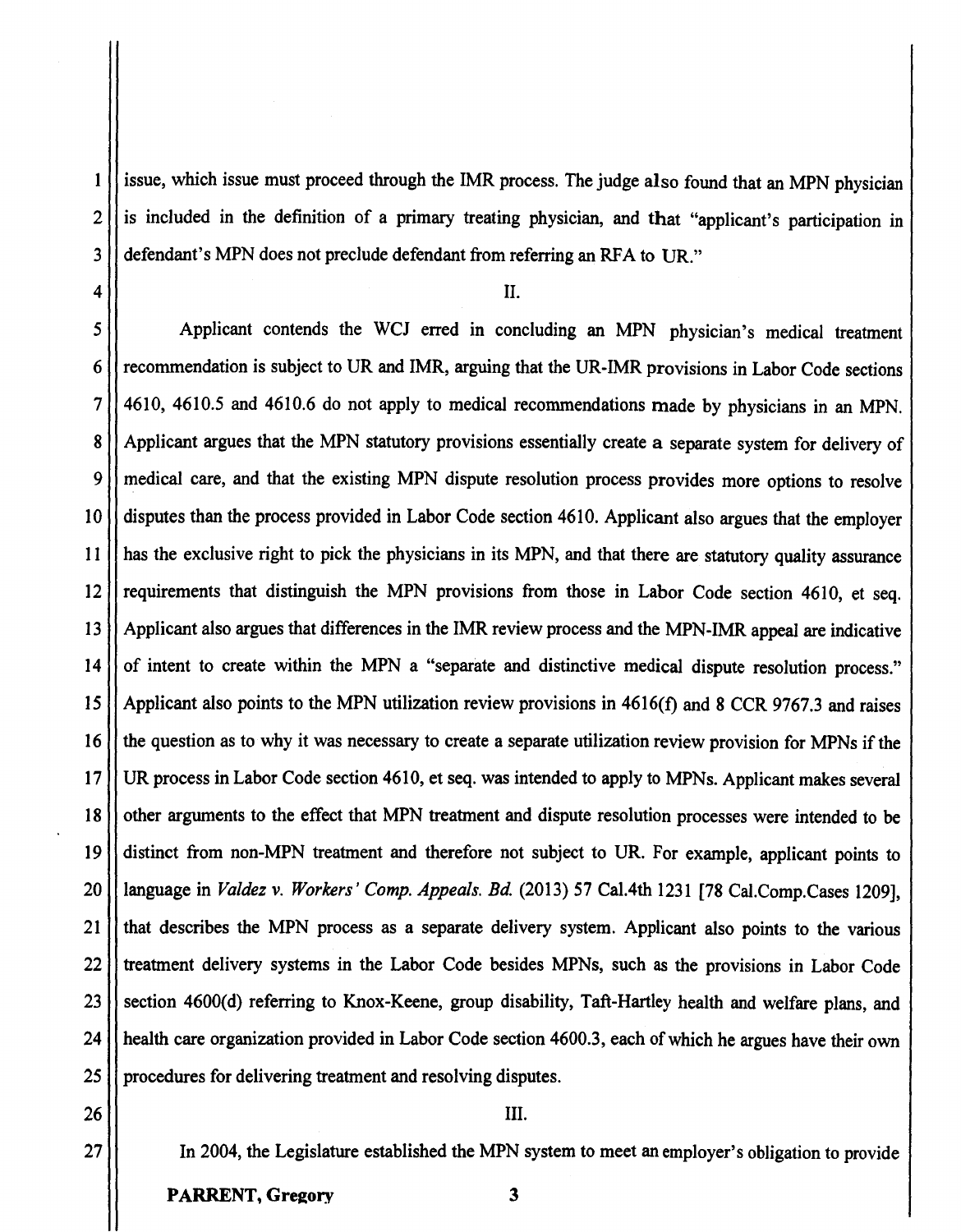I medical treatment to injured workers. The MPN system implemented a dispute resolution process as set 2<sup>|</sup> forth in Labor Code section 4616 et seq. and the applicable rules promulgated by the Administrative 3 Director of the Division of Workers' Compensation in AD Rules 9767 et seq. The process allows an 4 | injured worker who disputes the diagnosis or treatment recommendation of an MPN treating physician, 5 | to obtain a second opinion from another MPN physician. If the injured worker disputes the second  $6$  | | opinion physician's recommendation, the injured worker may then select a third physician to provide an  $7$  | | opinion on the disputed diagnosis or treatment recommendation of the treating physician or of the second 8 | opinion physician. The second and third opinion physicians must provide a written alternative diagnosis 9  $\vert$  or treatment recommendation, if applicable. (Labor Code section 4616.3(c) & (d); AD Rule 9767.7.) If 10 the injured worker accepts the alternative recommendation of either the second or third treating 11 physician, the employer "shall permit the employee to obtain the recommended treatment" within the 12 MPN or outside the MPN if the MPN does not include a physician who can provide the recommended 13  $\mathbf{l}$  treatment. (AD Rule 9767.7(g).)

14 However, if, after receipt of the third MPN physician's opinion, the injured worker still disputes 15 the diagnosis or treatment recommendation, he or she may request an MPN Independent Medical 16 Review. (Labor Code section 4616.4(b); AD Rule 9767.7(h).)

17 The MPN-IMR process is set forth in Article 3.6, Rules 9768.l - 9768.17, and provides that the 18 MPN-IMR process may be activated by an injured worker if he or she disputes the findings of the third 19 | opinion physician. (AD Rule 9768.9(b).)

20 | Thus, if an injured worker has a dispute concerning the diagnosis or treatment recommendations 21 provided by the MPN treating physician selected by the employer, or the physician selected by the 22 | injured worker after the first visit with the employer selected MPN physician, the MPN system provides 23 || an injured worker with a mechanism to obtain a second, and potentially a third opinion, from other MPN 24  $\vert\vert$  physicians. This is consistent with the requirement of Labor Code section 4616(f), that only a physician 25 || may "modify, delay, or deny requests for authorization of medical treatment." If the injured worker still 26 ll disputes the diagnosis or treatment recommendations provided by the primary treating physician after 27  $\vert\vert$  obtaining the second and third opinions, the injured worker may request the dispute be submitted to the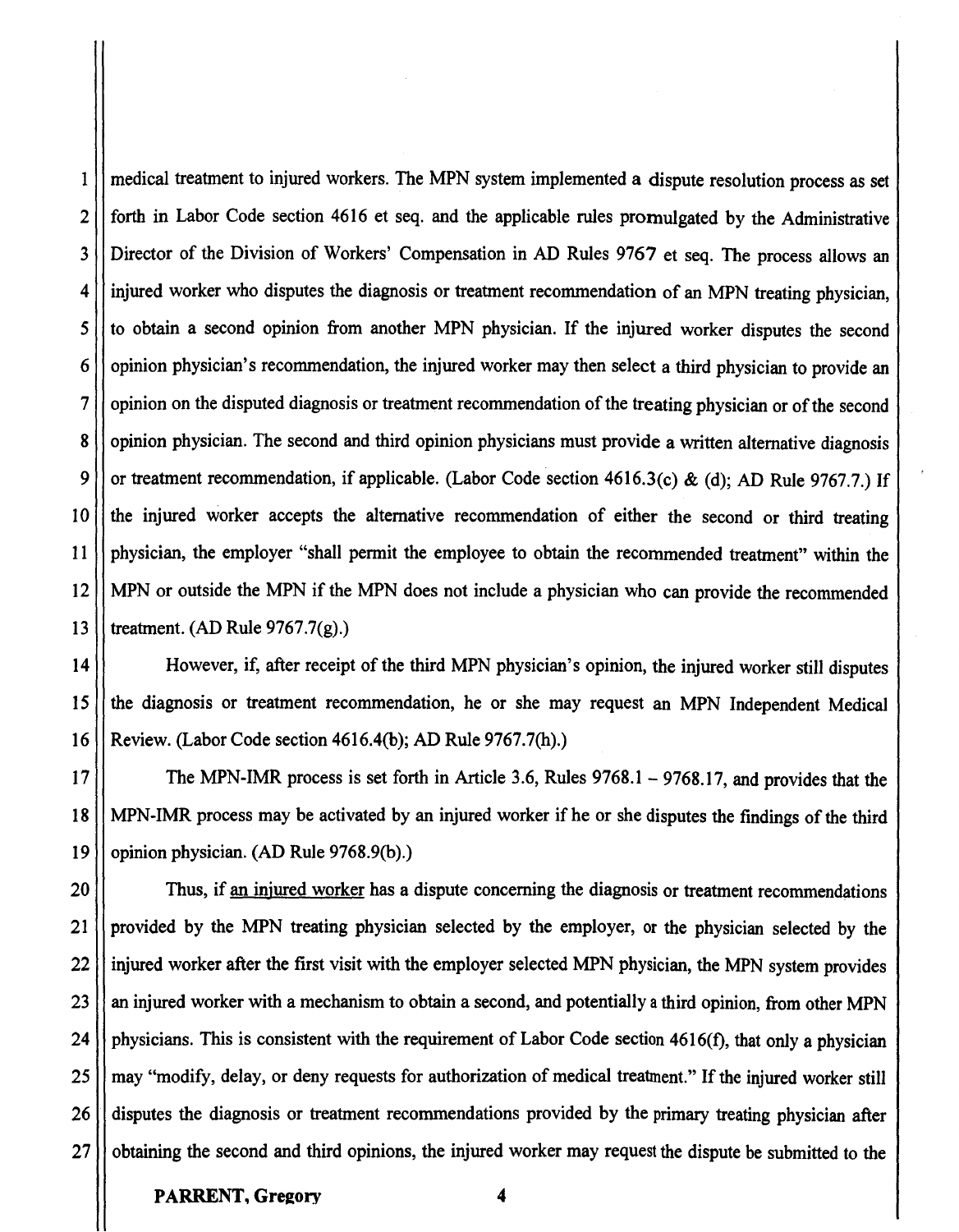$1$  MPN-IMR. (Labor Code section 4616.4(b).) The MPN-IMR physician "shall conduct a physical 2 | examination of the injured employee at the employee's discretion," and determine whether the disputed 3 | medical treatment recommendation are consistent with the medical treatment utilization schedule 4 (MTUS) as provided in Labor Code section 5307.27, or the ACOEM guidelines (Labor Code section  $5$  | 4616.4(e).) The determination of the MPN-IMR physician "shall" be immediately adopted by the 6 Administrative Director and the MPN-IMR determination approves the disputed treatment 7  $\vert\vert$  recommendation, the injured worker is entitled to "seek the disputed treatment from a physician of his or 8  $\vert$  her choice" from within or outside the MPN, at the employer's expense. (Labor Code section 4616.4(h)  $9 \mid x(i)$ .)

10 | Applicant asserts that "medical disputes controversies under the MPN system are not resolvable 11 under§ 4610.5, they are resolvable under either the second and third opinion processes, then the IMR 12 || process set forth in the MPN or by the process of going before the WCAB (as demonstrated by this 13 | instant case). Therefore, there is no limit on judicial review contained in §§ 4616-4616.7. This provides 14 that *either the employer or the employee* may go to the WCAB to resolve medical disputes either 15 immediately or after a second or third opinion by a physician in the MPN. Thus both parties benefit from 16 having the right to go to the WCAB for a judicial determination." (Petition at 9:24-28; 10:1-3. Emphasis 17 in original.) This is incorrect. The MPN dispute resolution process is *only* available to an injured worker 18 Who disputes the diagnosis or treatment recommendation of the treating physician. In Labor Code section 19 4616 et seq., the Legislature did not provide a process for an employer to raise a dispute with the 20  $\vert\vert$  diagnosis or treatment recommendation of an MPN treating physician. An employer is not entitled to 21 | initiate the second and third opinion process or reach the MPN-IMR process. Labor Code section 22 4616.3(c), which describes the dispute resolution mechanism, provides that this process is available only 23 || to an injured worker who disputes the MPN physician's diagnosis or treatment recommendation. If an 24 injured worker accepts the MPN physician's diagnosis or treatment recommendation, there is no 25 | mechanism for the employer to initiate a dispute under Labor Code sections 4616 - 4616.7.

26 In contrast to the injured worker's MPN dispute resolution process, the Legislature created a 27 Separate process for employers and insurers to dispute a treating physician's treatment recommendation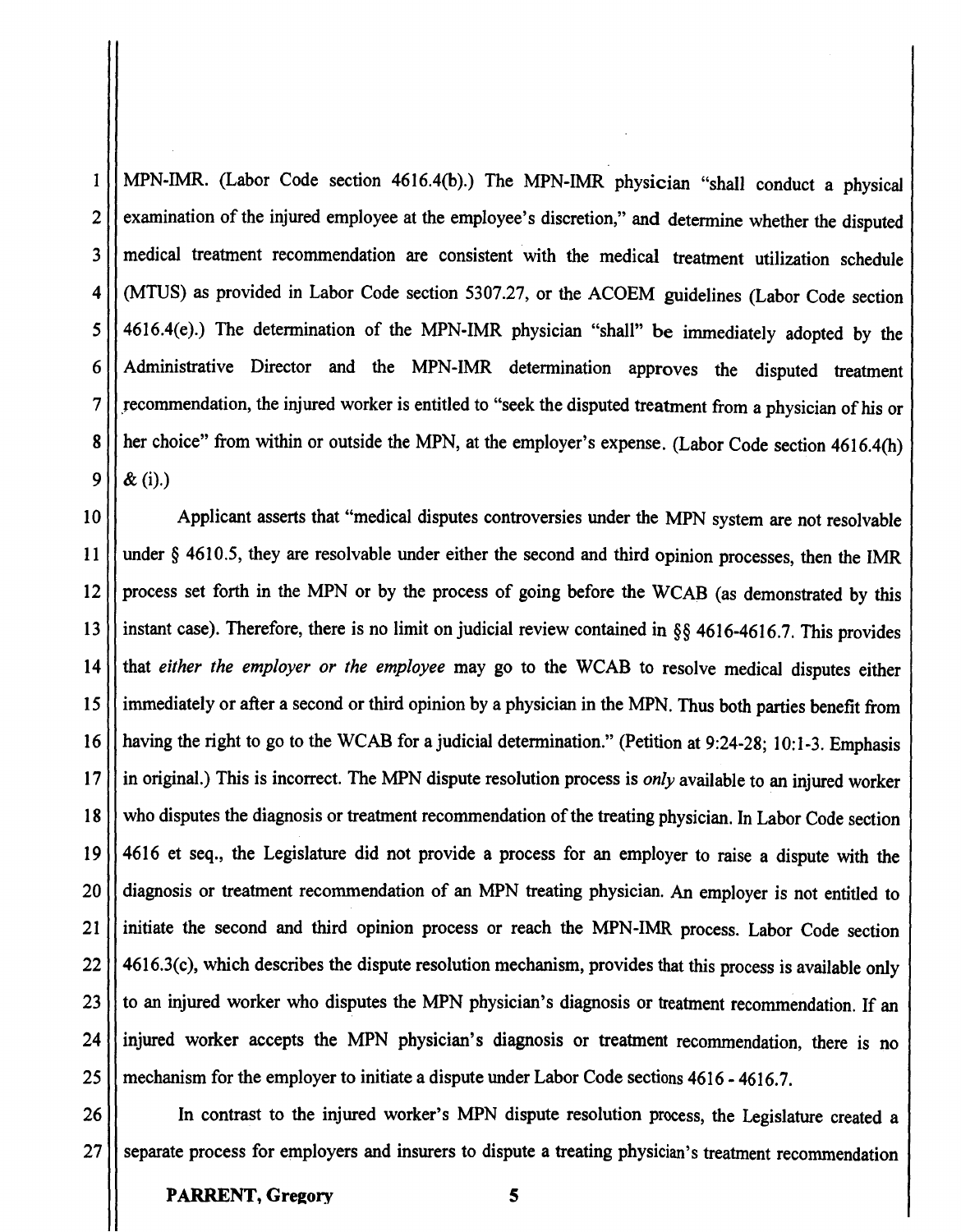1 by mandating that every employer establish directly, or through its insurer, a UR process to "review and  $2$  | approve, modify, delay, or deny in whole or in part on medical necessity to cure and relieve, treatment 3 recommendations by physicians .... " (Labor Code section 4610; *SCIF* v. *Workers' Comp. Appeals. Bd*  4 *(Sandhagen)* (2008) 44 Cal.4th 230 [73 Cal.Comp.Cases 981].) As noted in *Sandhagen,* 

*5* the Legislature intended utilization review to ensure quality, standardized medical care for workers in a prompt and expeditious manner. To that end, 6 the Legislature enacted a comprehensive process that balances the dual interests of speed and accuracy, emphasizing the quick resolution of 7 treatment requests, while allowing employers to seek more time if more information is needed to make a decision. 8 [73 Cal. Comp. Cases 981, 989.]

9 | A UR determination of medical necessity that is timely issued is not subject to review by the 10 Appeals Board, *(Dubon* v. *World Restoration, Inc.* (2014) 79 Cal.Comp.Cases 1298 [Appeals Board en 11 bane]), but is subject to IMR, through the process set forth in Labor Code section 4610.7.

12 These dispute resolution procedures were enacted for the purpose of providing quality medical 13 eare in a prompt and expeditious manner, using the Medical Treatment Utilization Schedule (MTUS) to  $14$  provide a uniform standard of reasonable medical treatment based upon "evidence-based, peer-reviewed, 15 nationally recognized standards of care." (Labor Code section 5307.27.) The MPN second opinion 16 process, the UR process and both IMR systems, for MPN and non-MPN medical treatment 17 | recommendations, apply this uniform standard of care to medical treatment.

18 There is nothing in the statutory provisions creating the MPN system that evinces a legislative 19 intent to exempt the MPN medical treatment recommendations from UR. Had the Legislature so intended 20 | to exclude MPN physicians' treatment recommendations from UR, it would have expressly excluded 21 them. Rather, every employer is mandated to implement a UR process that applies a uniform standard of 22 || review based upon the MTUS. This advances the legislative goal of ensuring that injured workers are 23 | provided medical treatment consistent with uniform "evidence-based, peer-reviewed, nationally 24 | recognized standards of care."

25 The Administrative Director's Rules provide further indication that the treatment 26 || recommendations of MPN treating physicians are subject to UR. Rule 9792.6.1 defines the UR standards 27  $\vert\vert$  that apply to all treatment requests by treating physicians. Rule 9792.6.1(t)(1) requires that all requests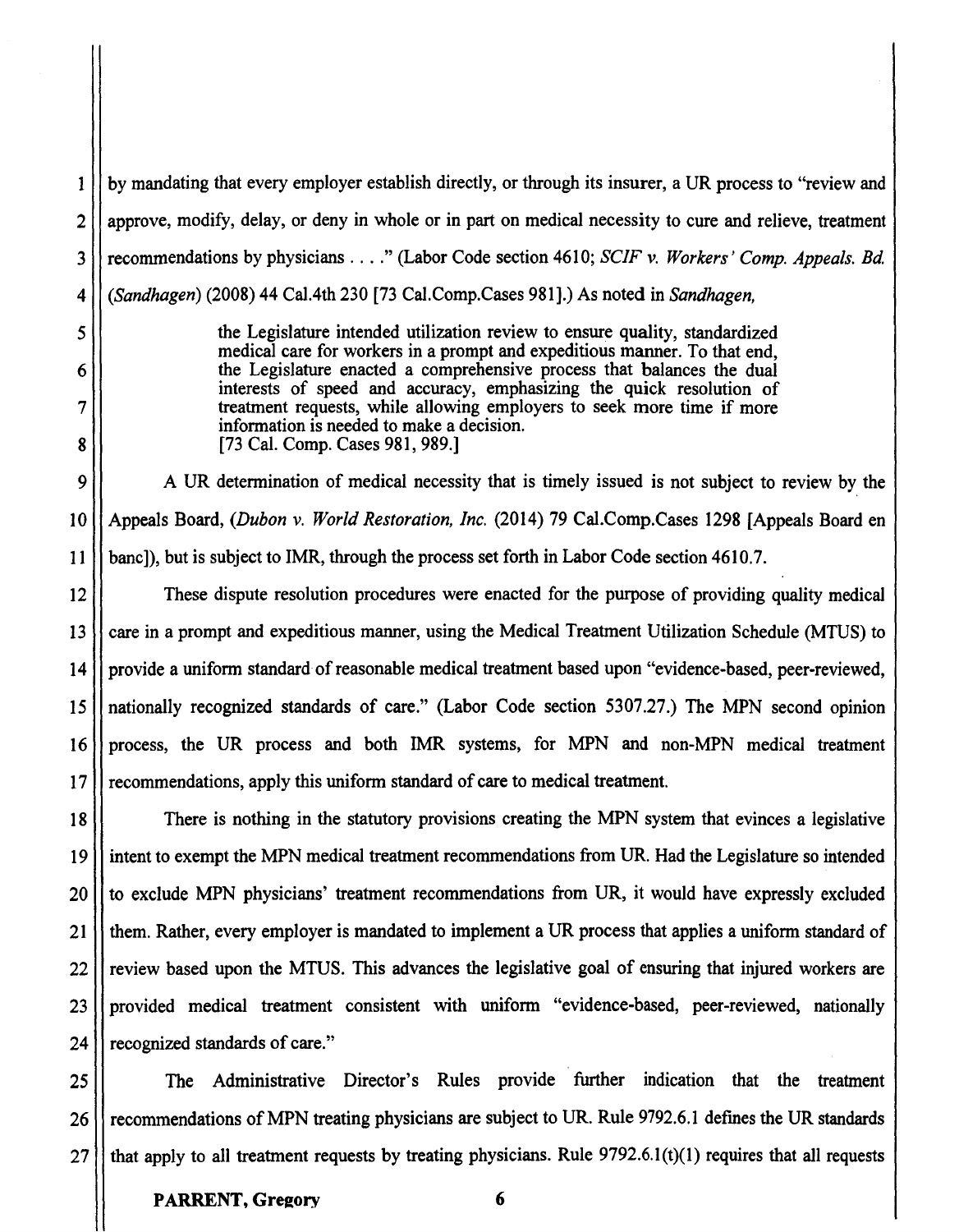1 for authorization of medical treatment must be submitted by a "treating physician" on a Request for 2 | Authorization (DWC Form RFA). A "completed" Request for Authorization "must identify both the 3 II employee and the provider, identify with specificity a recommended treatment or treatments, and be 4 accompanied by documentation substantiating the need for the requested treatment." (AD Rule  $5$  | 9792.6.1(t)(2).) It is this recommended treatment on Form RFA that, if not approved by a claims adjuster,  $6$  is subject to UR. There is no indication that MPN treating physicians are exempt from submitting a Form 7 | RFA when they seek approval of a recommended course of treatment. Rule  $9785(a)(1)$  identifies as a 8 primary treating physician as "the physician selected . . . in accordance with the physician selection 9 procedures contained in the medical provider network pursuant to Labor Code section 4616." Thus, the 10 employer or insurer that receives a Form RFA from an MPN physician must either approve the requested 11 | treatment or submit the request for authorization to UR as mandated by Labor Code section 4610. This is 12 the process applicant's MPN treating physician followed in the instant case when he submitted a Fonn 13 **RFA** requesting authorization for the disputed prescription medication.

14 We reject applicant's analysis of the interplay between Labor Code sections 4610 and 4616.3, 15 that an insurer is not entitled to dispute a medical treatment recommendation from an MPN treating 16 | physician, but must authorize any recommendation submitted.

17 IV.

18 The issue of the applicability of the UR/IMR medical treatment dispute resolution process to 19 medical treatment recommendations of an MPN treating physician was previously addressed by an 20 Appeals Board panel in *Stock v. Camarillo State Hospital,* 2014 Cal. Wrk. Comp. P.D. LEXIS 471. In  $21$  | that decision, a panel of the Appeals Board held:

22 We concur with the WCJ that applicant's required participation in her employer's MPN does not prohibit defendant from referring an MPN 23 physician's request for authorization of medical treatment to UR and Independent Medical Review.

Contrary to applicant's contentions, by its adoption of the MPN system, the 25 Legislature did not evince an intent to preclude a defendant from seeking UR review of an MPN physician's request for authorization of medical 26 | treatment. The law and the implementing administrative rules provide mechanisms for review of disputed treatment recommendations through 27 | UR, whether or not the treating physician is in the employer's MPN. Both the UR provisions and the MPN provisions of the Labor Code provide that

## PARRENT, Gregory 7

24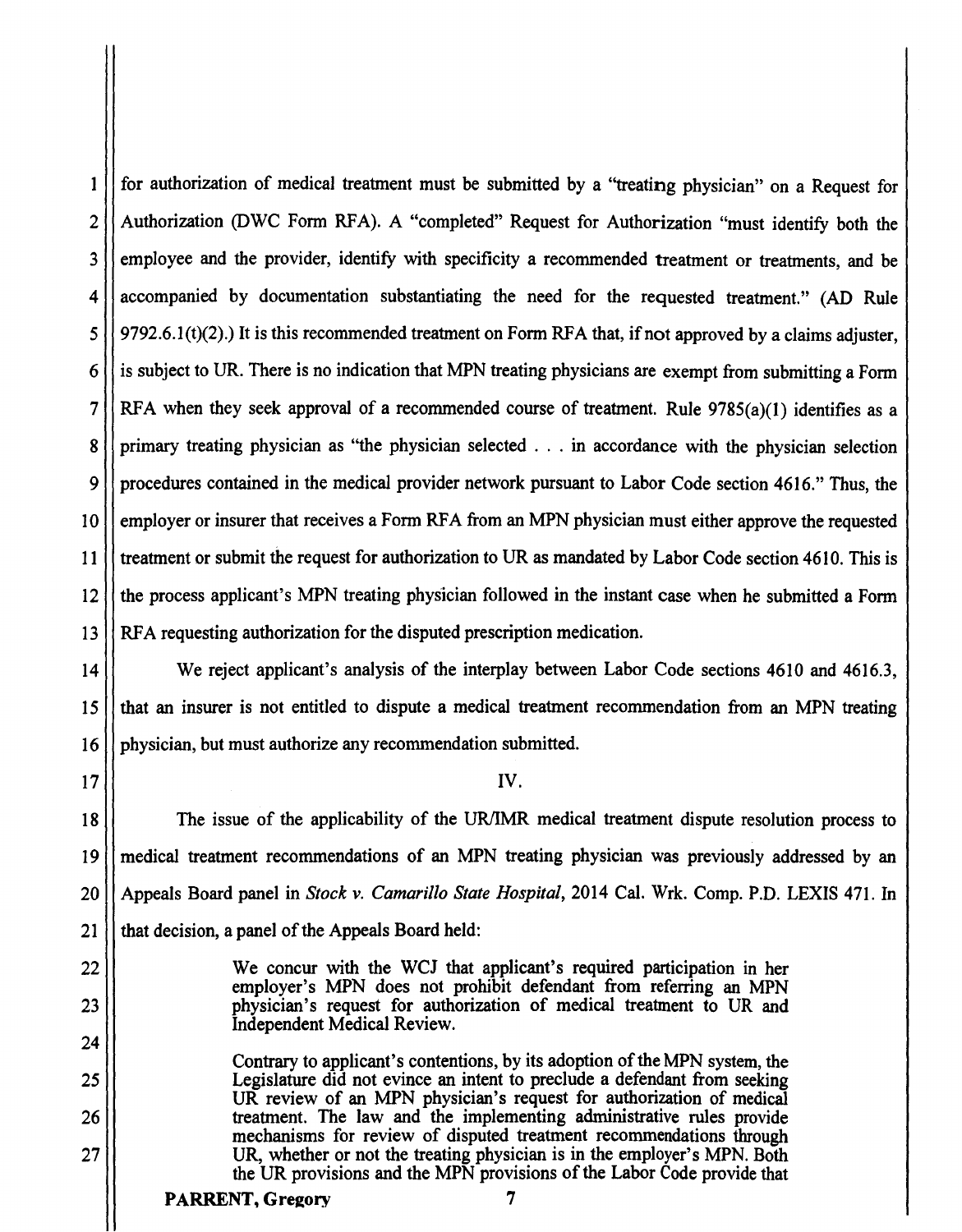a treating physician's request for authorization of medical treatment must be reviewed by a physician competent to evaluate the specific clinical issues, without distinction as to whether the physician is selected through the MPN. [citation omitted.]

We concur with the determination in *Stock,* that the treatment recommendations of an MPN physician, if disputed by the insurer, are required to be reviewed through the UR process. To conclude otherwise would deny the insurer the right to obtain review of the challenged recommendation through the procedure expressly designed to advance the legislative goal of ensuring that injured workers are provided medical treatment consistent with uniform "evidence-based, peer-reviewed, nationally recognized standards of care."

Accordingly, we will affirm the WCJs' Findings of Fact.

*I I I* 

*I I I* 

*I I I* 

*I I I* 

*I I I* 

*I I I* 

*I I I* 

*I I I* 

*I I I* 

*I I I* 

*I I I* 

*I I I* 

*I I I* 

*I I I* 

*I I I* 

*I I I* 

*I I I*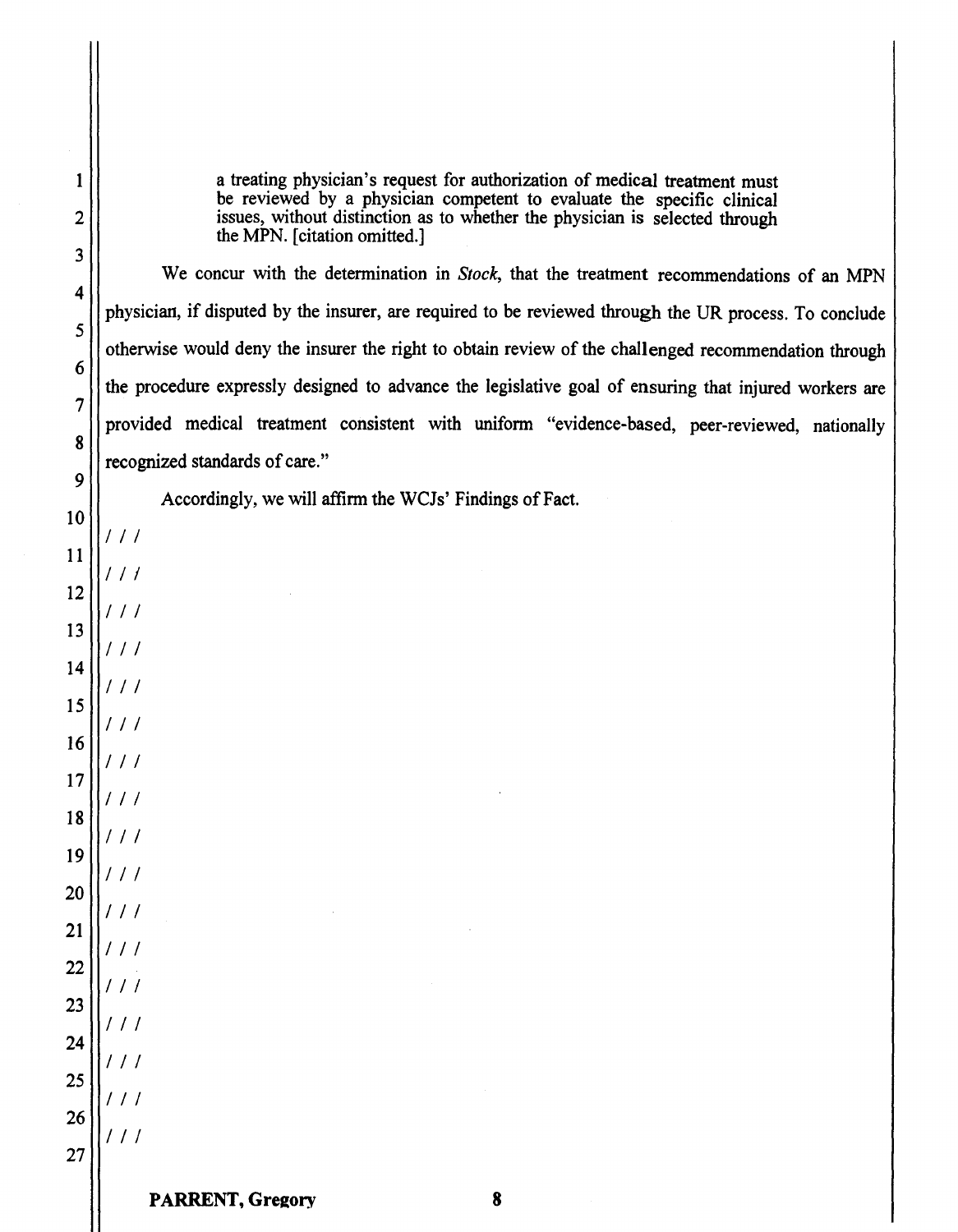|          | For the foregoing reasons,                                                              |
|----------|-----------------------------------------------------------------------------------------|
| 2        | IT IS ORDERED that, as our Decision After Reconsideration, the Findings of Fact, issued |
| 3        | September 8, 2015, is AFFIRMED.                                                         |
| 4        |                                                                                         |
| 5        | <b>WORKERS' COMPENSATION APPEALS BOARD</b>                                              |
| 6        |                                                                                         |
| 7        |                                                                                         |
| 8        | I CONCUR,<br>KATHERINE ZALEWSKI                                                         |
| 9        |                                                                                         |
| 10       |                                                                                         |
| 11       | Soal                                                                                    |
| 12       | DEIDRA E. LOWE                                                                          |
| 13       |                                                                                         |
| 14       | I CONCUR (See Separate Concurring Opinion),                                             |
| 15       |                                                                                         |
| 16       |                                                                                         |
| 17       | MARGUERITE SWEENEY                                                                      |
| 18       |                                                                                         |
| 19<br>20 | DATED AND FILED AT SAN FRANCISCO, CALIFORNIA                                            |
| 21       |                                                                                         |
| 22       | AUG 3 0 2016                                                                            |
| 23       | SERVICE MADE ON THE ABOVE DATE ON THE PERSONS LISTED BELOW AT THEIR                     |
| 24       | ADDRESSES SHOWN ON THE CURRENT OFFICIAL ADDRESS RECORD.                                 |
| 25       | <b>GREGORY PARRENT</b>                                                                  |
| 26       | <b>ROBERT MCLAUGHLIN</b><br><b>LAW OFFICES OF RUDY H. LOPEZ</b>                         |
| 27       | SV/pc                                                                                   |
|          | <b>PARRENT, Gregory</b><br>9                                                            |
|          |                                                                                         |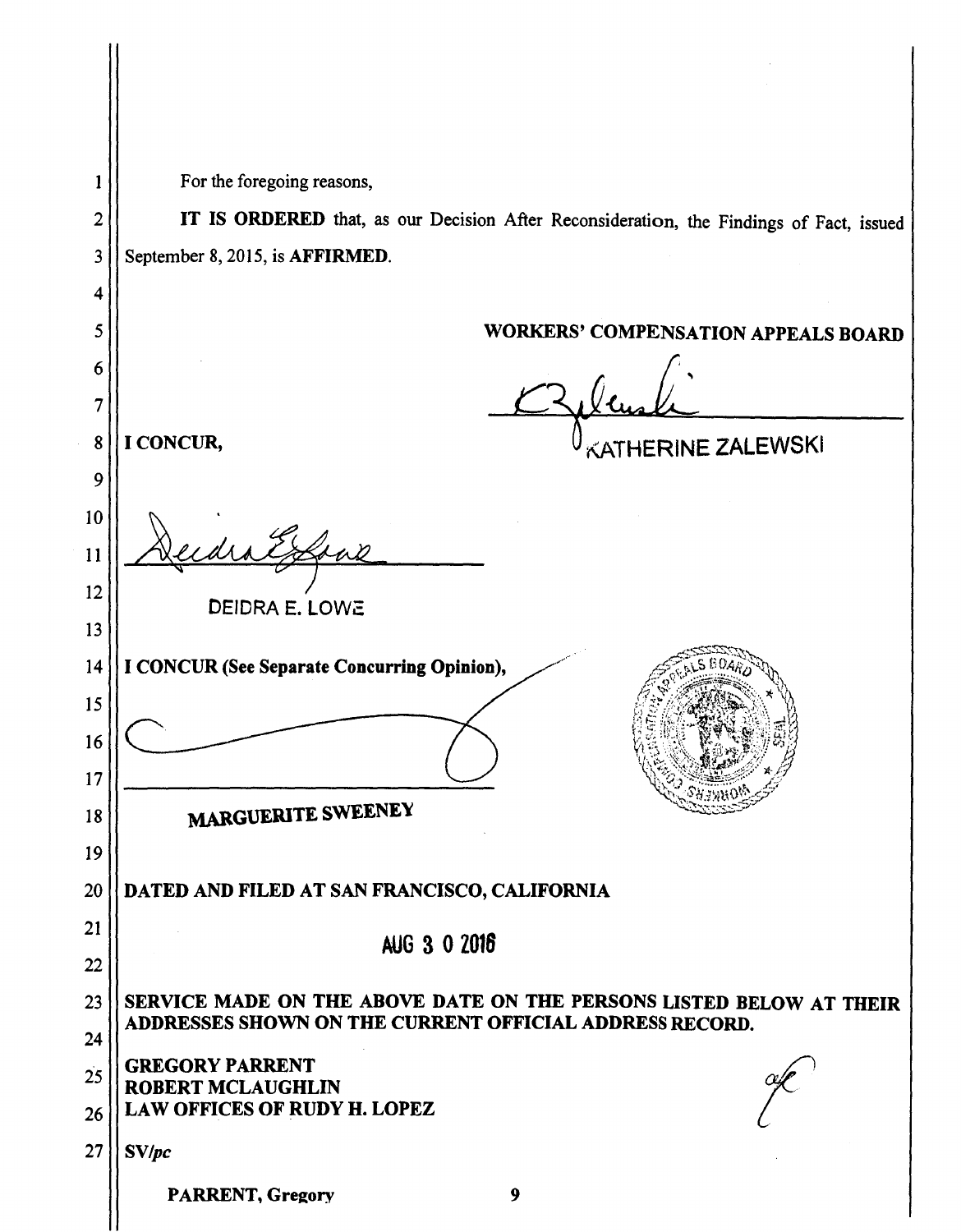### 1 CONCURRING OPINION

2 | I concur with the determination to affirm the WCJ's finding that he did not have jurisdiction to 3 | address the issue of the medical necessity of the treatment recommended by applicant's MPN treating  $4$  physician, where the defendant submitted the request for authorization to utilization review (UR)  $5$  | pursuant to Labor Code section 4610 et seq. I concur that defendant may submit an MPN treating  $6$  | physician's request for authorization to UR if it disputes the request.

7 I write separately to emphasize that if an insurer raises a dispute with the MPN treating 8 physician's treatment recommendation and submits the issue to UR, the injured worker is not then 9 | precluded from initiating the second opinion process provided in Labor Code section 4616.3, or from 10 changing treating physicians within the MPN. The UR IMR dispute resolution process and the Second 11 Opinion MPN-IMR process may both be available depending upon which party raises a dispute with an 12 MPN physician's medical treatment recommendation.

13 When an MPN treating physician makes a diagnosis or proposes a course of treatment, there are 14 \| two separate tracks for the parties to follow to dispute that recommendation. As we explained herein, if 15 an injured worker agrees with the recommendation but an insurer does not, the insurer must submit the 16 treating physician's request for authorization to UR by a physician pursuant to Labor Code section 4610. 17 (See *SCJF v. Workers' Comp. Appeals. Bd. (Sandhagen)* (2008) 44 Cal.4th 230 [73 Cal.Comp.Cases  $18$  | 981].)

19 | An injured worker who disputes the treatment recommended by the MPN treating physician has 20 || additional means of resolving the dispute. He or she may initiate the second and third opinion process 21 | provided in Labor Code section 4616.3, which may ultimately lead to the MPN IMR process if the 22 | injured worker disputes the opinions of the second and third physician. This process "is akin to that of a 23 || Oualified Medical Evaluator, providing additional expert guidance on the need for additional or different 24 treatment than found by the primary treating physician." *(Fernandez v. Kmart,* 2016 Cal. Wrk. Comp. 25 | P.D. LEXIS 18, Concurring Opinion.)

26 | Alternatively, an injured worker may at any time after the initial medical evaluation set up by the 27 employer, exercise his or her right to change treating physicians within the MPN, pursuant to Rule